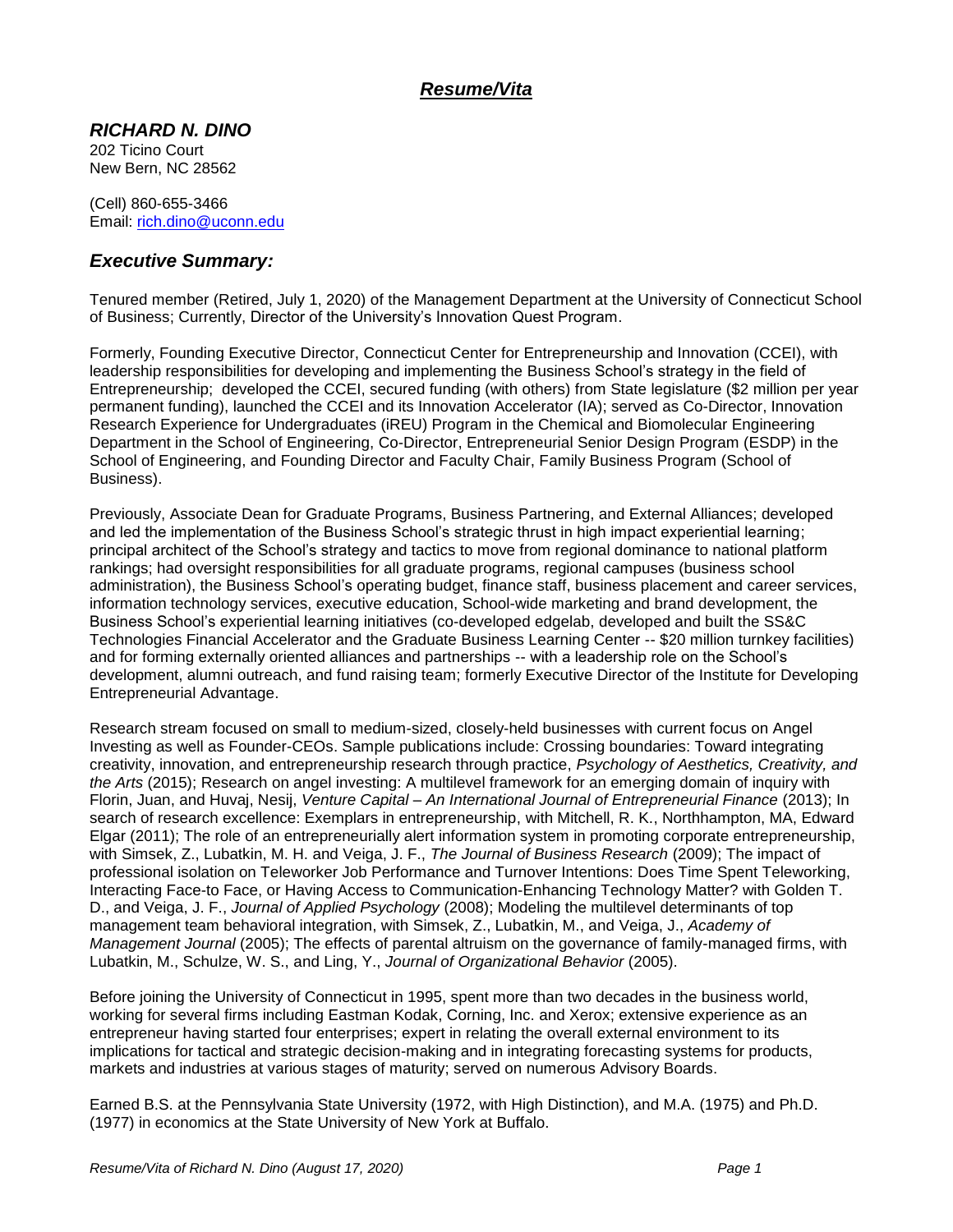### *University of Connecticut, School of Business January, 1995 to Present*

- December 2012 to Present: Director, UConn's Innovative Quest Program,
- Spring 2012 to Spring 2015: Co-Director, Innovation Research Experience for Undergraduates (NSF sponsored (iREU) program), School of Engineering
- Fall, 2011 to Fall, 2013: Interim Director, Wolff Family Program in Entrepreneurship
- Spring, 2007 to Spring, 2012: Co-Director, Entrepreneurial Senior Design Program (ESDP), School of **Engineering**
- Fall, 2002 to Spring, 2011: Northeast Utilities Scholar in Technological Entrepreneurship
- Fall, 1996 to August, 2010: Founding Executive Director, Connecticut Center for Entrepreneurship and Innovation (CCEI) -- formerly, the Institute for Developing Entrepreneurial Advantage (IDEA)
- Fall, 1997 to August, 2010: Faculty Chair, Family Business Program
- Fall, 2006 to June, 2007: Executive Director, Experiential Learning
- Fall, 1998 to August, 2006: Associate Dean Graduate Programs, Business Partnering and External Alliances, School of Business
- January, 1995 to August, 1997: Founding Director, Family Business Program

#### *Current/Previous Appointments:*

#### *Director (December 2012 to Present), UConn's Innovative Quest (iQ) Program*

The iQ Program is a university-wide innovation competition and startup incubator, designated specifically to help students with great ideas solve business and societal problems and build companies. Its vision is to foster student creativity, innovation, and entrepreneurship, with the mission of creating jobs and companies by teaching students what it takes to develop a sustainable solution to a societal need or market problem and, in turn, launch a company. Since 2012, nearly 1900 students (1873) across 573 teams have participated. Interestingly, they were from 82 different majors from all of UConn's Schools and Colleges Undergraduate, Master's and Ph.D. programs. In 2020, despite the Covid19 pandemic, 58 teams comprised of 250+students competed in the program.

#### *Associate Professor (Tenured) Management Department – Retired, July 1, 2020*

*Co-Director (Spring 2012 to Spring 2015), Innovation Research Experience for Undergraduates (NSF sponsored iREU program),* Chemical and Biomolecular Engineering Department, School of Engineering

National Science Foundation sponsored REU emphasizing innovation and entrepreneurship. Undergraduate centered research program referred to as an *iREU (Innovation Research Experience for Undergraduates) where* students participate in independent research projects focused on fundamental science, while working closely with a faculty mentor, other students and post-docs in the laboratory. Each project has a commercial partner that acts as an industrial mentor. Students participate in a business seminar series focused on identifying and evaluating market opportunities linked to their research.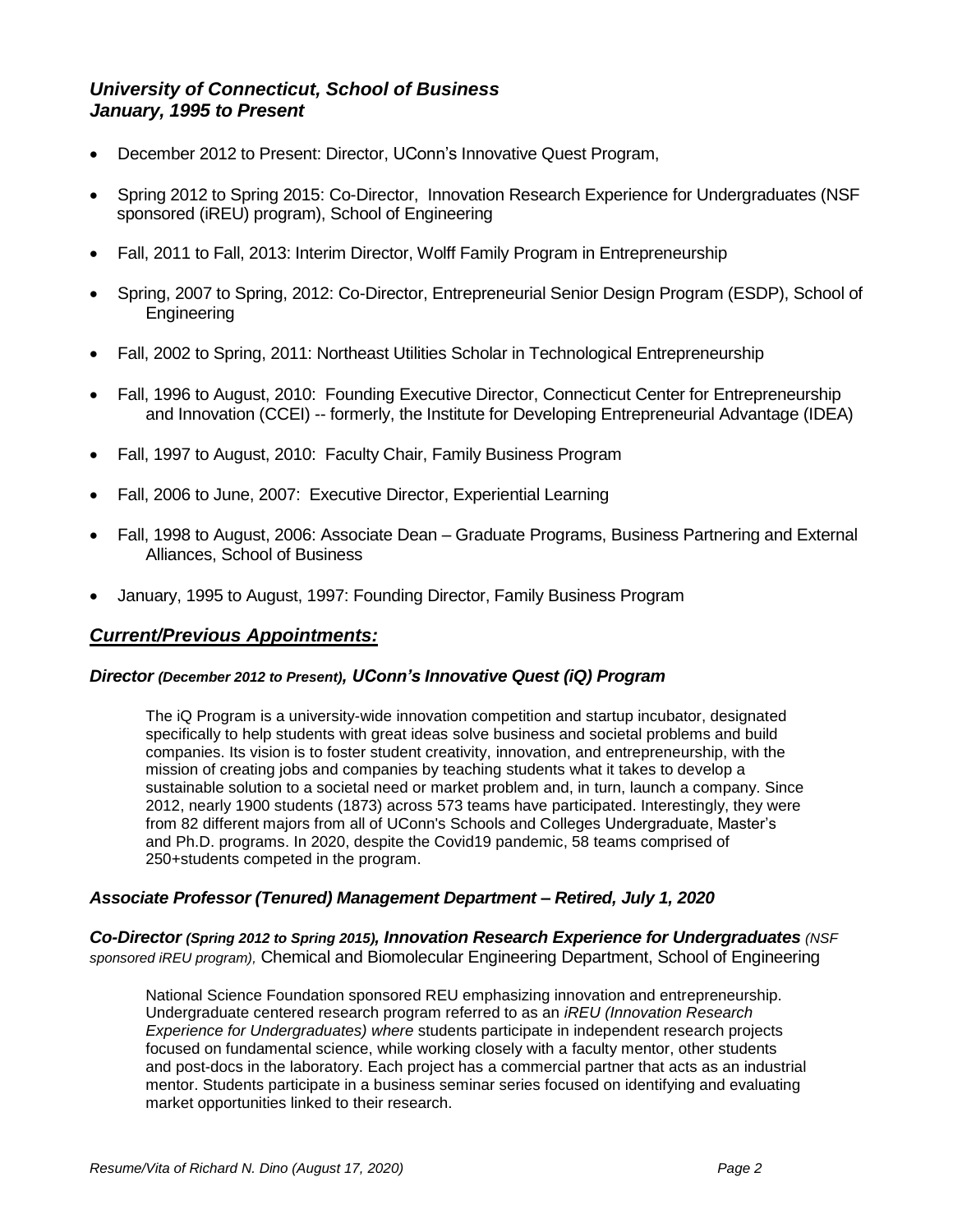# *Previous Appointments/Positions*

#### *Co-Director (Spring 2007 – Spring 2012), Entrepreneurial Senior Design Program (ESDP)*, School of Engineering

Prototype Program that added business tools to the undergraduate engineering tool belt. The program involved coursework with business students in entrepreneurship and innovation and a culminating senior design project that was the centerpiece solution for a commercialization strategy developed by the student multidisciplinary team.

#### *Founding Executive Director (2007—August, 2010), Connecticut Center for Entrepreneurship and Innovation (CCEI)*, [formerly (1996-2006), The Institute for Developing Entrepreneurial Advantage - IDEA]

Leadership responsibilities for visioning and implementing the School's strategy in the field of Entrepreneurship, including enabling the research agenda, facilitating curriculum expansion, and developing the CCEI and its *Innovation Accelerator*. Currently, the CCEI served as the home of several self-funded, revenue-generating initiatives including the *Family Business Program*, the *Wolff Program in Entrepreneurship*, the *Northeast Utilities Fund for Enterprise Development*; the *Venture Consulting Initiative*; and the *Entrepreneur Internship Program*.

#### *Faculty Chair, Family Business Program (1998 – August, 2010)*

Oversight responsibilities for the Family Business Program

## *Selected Accomplishments as Founding Executive Director, CCEI*

- Successfully completed multi-year effort (in partnership with the Director of the UConn Office of Technology Commercialization) in visioning a "new" Center for Entrepreneurship at UConn resulting in \$2 million permanent increase in the university's annual block grant to the support the Center. Testified in front of Commerce Committee of State Legislature; coordinated letter writing campaigns (2) by technology based entrepreneurial firms.
- Chaired, Entrepreneurship Curriculum Development Committee (Undergraduate, MBA, and PhD level); facilitated faculty discussions and re-engineered entrepreneurship curricula; developed documents and motions; coordinated final departmental approval; and orchestrated movement through School's undergraduate, Master's, and PhD curriculum committees with successful vote of the School's faculty.
- Orchestrated successful launch of CCEI's Innovation Accelerator (IA); nationally recruited Director and IA faculty, companies, and participating university-wide, multi-disciplinary students participants
- Provided \$650,000 (2008-2010) in faculty support for Entrepreneurship and Innovation research
- Co-developed the Entrepreneurship Research Excellence Initiative (EREI) in partnership with the Academy of Management Entrepreneurship Division (Academy of Management Best Practices Award)
- Co-developed the Entrepreneurship Research Exemplars Conference (a program of the EREI); conference now an annual event of the entrepreneurship division of the Academy of Management; 2009 at UConn; 2010 at UConn; 2011 at The Ohio State University; 2012 at the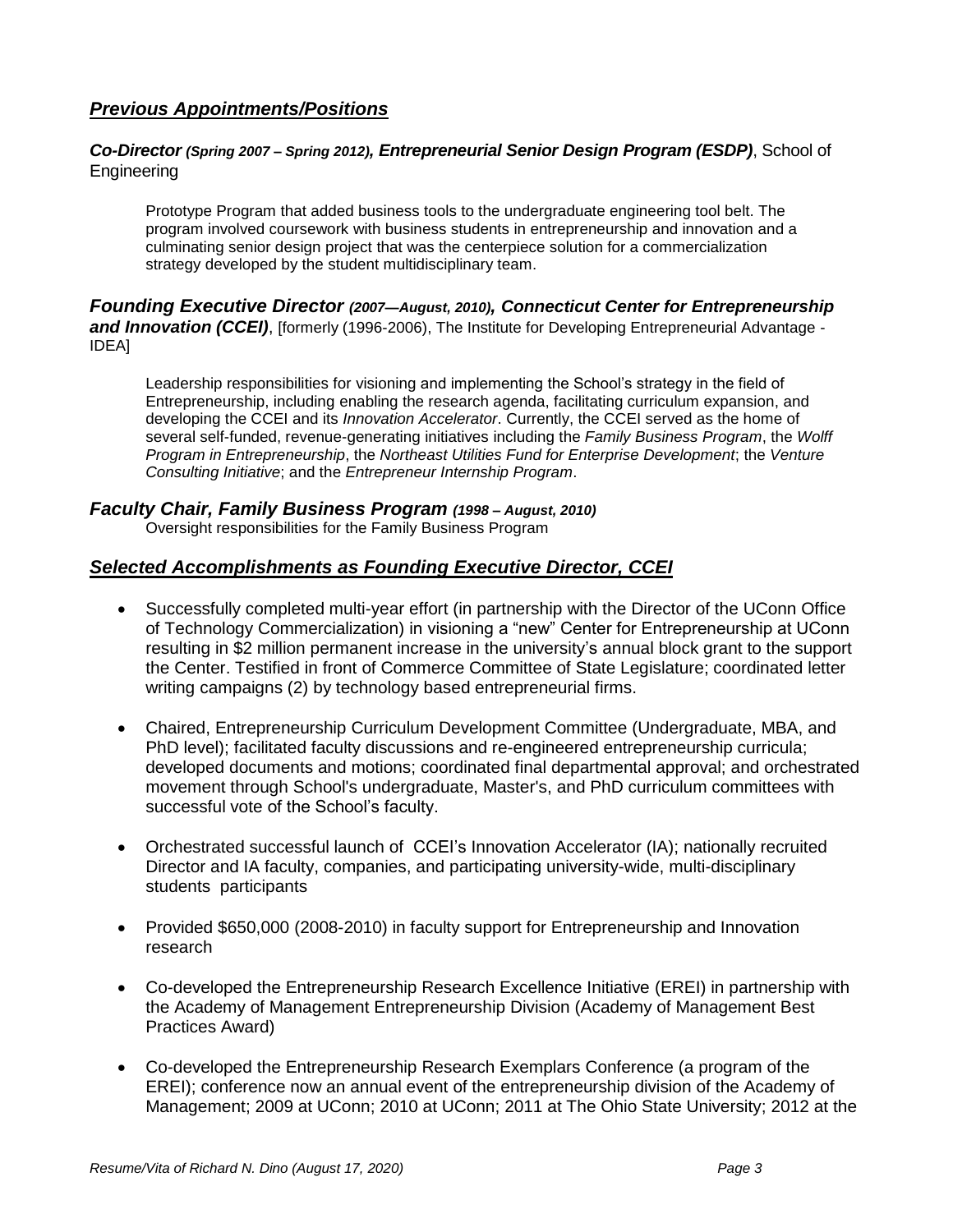University of Virginia, Darden; 2013 at the University of Catania, Italy; and 2014 at the University of Denver.

- Co-Chaired the IDEA Awards honoring Entrepreneurship Research Excellence -- a program of the Academy of Management's Entrepreneurship Research Excellence Initiative
- Academy of Management Board of Governors Best Practices Award; co-recipient with Ronald K. Mitchell for Entrepreneurship Research Excellence Initiative – August, 2009
- MBA Teacher of the Year (4) Management, (2007-2008), Venture Consulting (2008-2009), Venture Consulting (2009-2010) and Management (2012-2013)
- First place -- Graduate Level: New Venture Enterprise: Optimal Software Solutions, 2008 Statewide Business Plan Competition for Connecticut Universities, Faculty Mentor.
- First place -- Graduate Level: New Personal Business: ETG Hardware; 2008 Statewide Business Plan Competition for Connecticut Universities, Faculty Mentor.
- First-Runner Up Overall GoMotion (team of engineers and MBAs); 2009 Statewide Business Plan Competition for Connecticut Universities, Faculty Mentor.
- First Place 2009 Elevator Pitch Competition for Connecticut Universities Go Motion Team, Faculty mentor.
- First Place Venture Enterprise: Shizzlr, 2010 Statewide Business Plan Competition for Connecticut Universities, Faculty Mentor.
- Co-developed (in partnership with the School of Engineering), the Entrepreneurial Senior Design Program. The ESDP program nurtures engineering and MBA students working together in cross disciplinary teams to capturing business opportunities.
- Conducted university-wide Husky Innovation Challenge, 2007-2008

## *Prior Appointments (Highlights):*

#### *Associate Dean for Graduate Programs, Business Partnering, and External Alliances (1998 – 2006)*

Oversight responsibilities for:

- School of Business Graduate Programs [5 Ph.D., 6 MBA, and M.S. Accounting (on-line)]  $$ totaling 1300+ students
- School of Business Regional Campus Administration [Stamford and Tri-Campus (Hartford, Waterbury, Torrington)]
- Ph.D. Program Faculty Committee
- Master's Program Faculty Committee
- School's Operating Budget
- Finance Staff
- **•** Business Placement and Career Services
- Information Technology Services
- Executive Education
- School-wide Marketing and Brand Development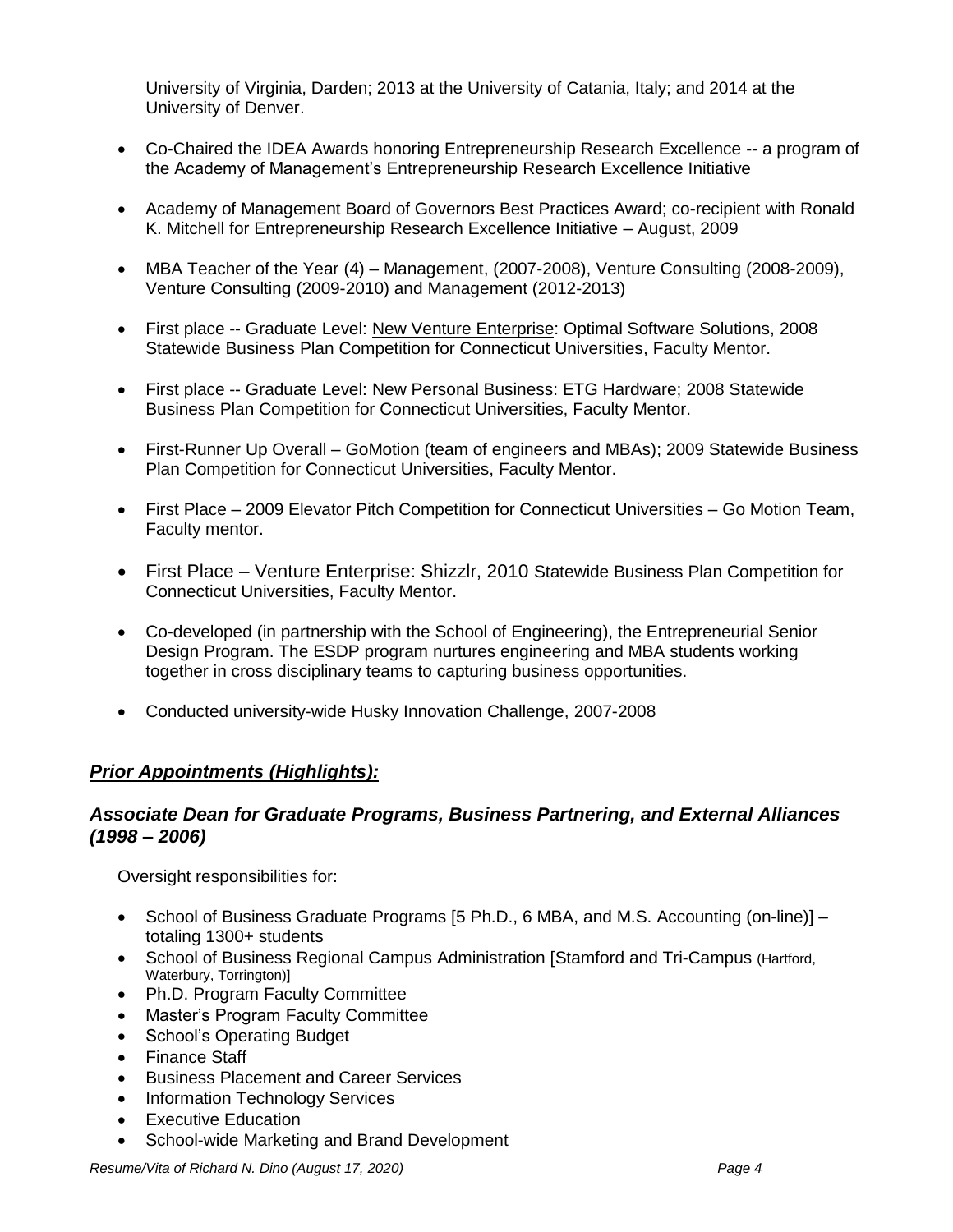- Business School's Experiential Learning Initiatives [e*dgelab*, the SS&C Technologies Financial Accelerator, the Student Managed Investment Fund, and the Connecticut Information Technology Institute (CITI)]
- Forming externally oriented alliances and partnerships, with a leadership role on the School's development, alumni outreach, and fund raising team

#### *Selected Strategic Accomplishments as Associate Dean*

- *School of Business Strategy:* Principal architect of School's strategy to move from a regionally dominant player to the national platform -- "Sold" the strategy across constituencies; created alignment and commitment from key players; teamed to implement
	- $\triangleright$  **Results:** In 1998, the School was off of the national radar screen (ranked around 75<sup>th</sup>); since then, the School has received ever increasing national graduate rankings and third party validation in multiple media outlets including *BusinessWeek, US News & World Report, Forbes, Princeton Review, the Wall Street Journal,* and *Computer World. Outcomes include rankings in Top 50 (overall), Top 25 (publics), and Top 10 for ROI.*

#### *Sample of Initial Rankings:*

- $\circ$  "Best Business School" Rankings and #1 public business school in New England -*Business Week (2004)* – (inaugural recognition)
- o 26th among public graduate business schools, and 51st overall *U.S. News & World Report (2005)*
- o 27th for graduate Information Systems specialty *U.S. News & World Report (2005)*
- o 28th among Management Departments *U.S. News & World Report (2004)*
- o 8 th (of 143 Schools) and 10th (of 237 Schools) for "Best Facilities" *Princeton Review (2004 and 2005)*
- $\circ$  7th among Operations and Information Management departments in terms of research productivity – *OR/MS Today*
- o "A Top Business School" for 2003 & 2004 *The Wall Street Journal (2002, 2003 Ranking Issues)*
- $\circ$  23<sup>rd</sup> in Nation among Best Techno-MBA Programs Computerworld (1999)
- *Experiential Learning:* Developed and championed the School's market niche in high impact experiential learning. Includes the build-out and resourcing of two cutting-edge, business solution centers and associated learning accelerator programs. Currently, coupled with globalization, high-impact experiential learning remains the School's strategic focus.

*These initiatives co-locate and team multidisciplinary students, faculty, and executives to innovatively solve partners' complex business problems and provide School with beneficial feedback loops through cuttingedge research, curricula development, and renewed investment -- and MBA and undergraduate students with a significantly differentiated business education.*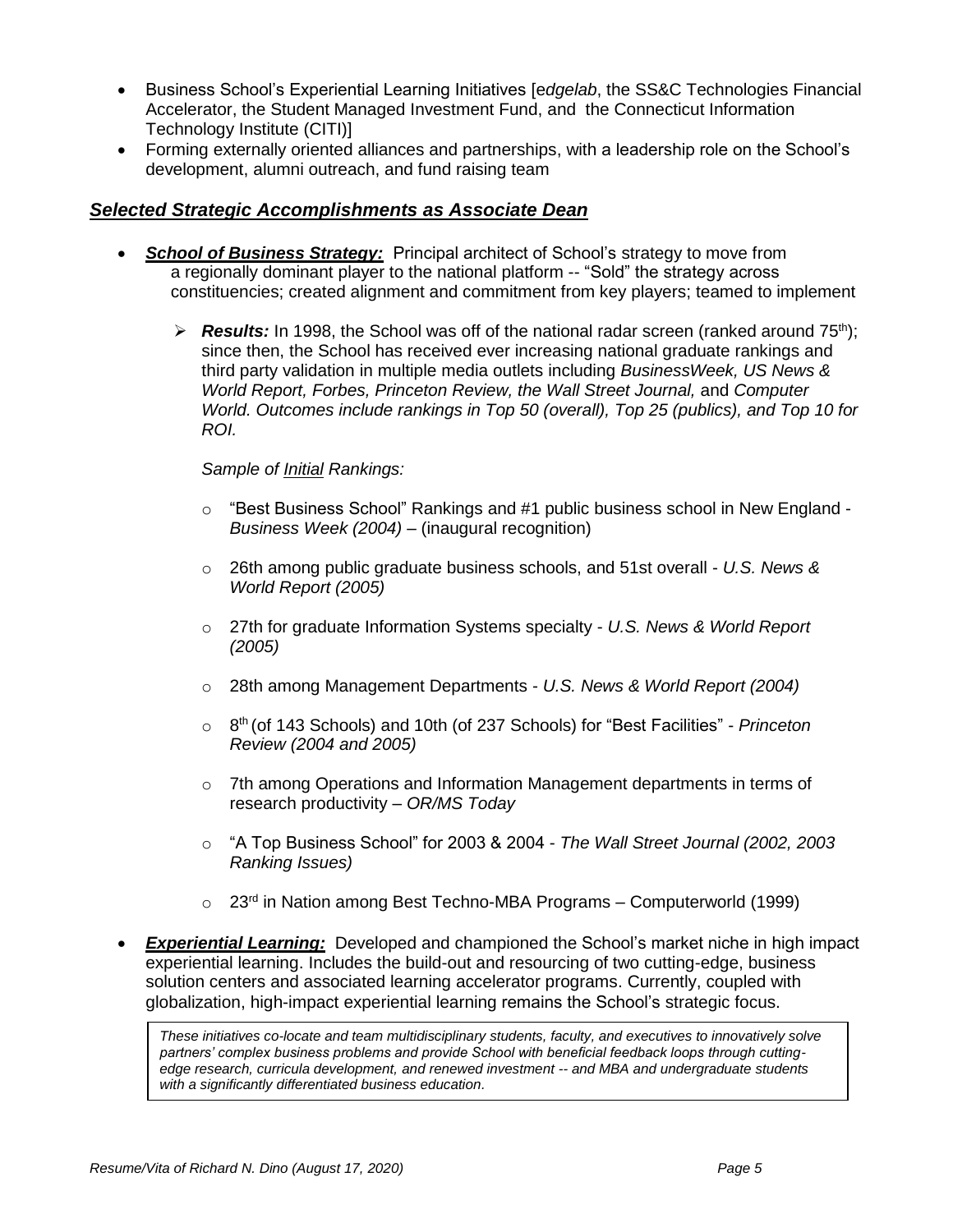$\triangleright$  Developed the vision and led the design, resourcing, build-out, and operational implementation of the SS&C Technologies Financial Accelerator and the School's Graduate Business Learning Center

*As an innovative business solution center, the SS&C Technologies Financial Accelerator operates at the intersection of the financial services, insurance, and technology industries. The Graduate Business Learning Center (GBLC) consolidated the School's Metro Hartford Graduate MBA Programs. Collateral gains in enrollments continue to accrue to the School, including significantly increased market share of the Part-time MBA population pool – in the first 18 months of operations, a declining MBA enrollment trend was reversed, with enrollments up nearly 100% from when the facility came on-line. The GBLC also serves as a state-of-the-art Meeting and Conference Center.*

- $\circ$  Built partnerships that resulted in a \$20+ million, 40,000 square feet, privately financed, technology center
- o Designed and implemented the business model to support on-going **Operations**
- Co-led design, development, and implementation of *[edgelab](http://www.edgelab.info/Pages/Index.asp)*, a School of Business partnership with the General Electric Company, which served as GE's premier academic research lab. Resulted in more than \$15 million investment in the program by GE.

*edgelab leveraged the expertise and research backgrounds of UConn School of Business faculty and students from across the University (Graduate and Undergraduate level) )* to provide unbiased perspective and strategic insights to GE businesses. Working *in teams, students, faculty, and GE executives tackled challenging and complex business problems and provided fresh innovative solutions that result from a unique blend of theoretical vision, experiential know-how, and creative "out of the box" thinking. [Edgelab](http://www.edgelab.info/) was located at the UConn campus in Stamford, Connecticut from 2000 to 2011.*

## *MBA Programs:*

- $\triangleright$  Led revision of full-time MBA curriculum; championed integration of IT across disciplines with re-focus to market-driven concentrations, including a track in business-focused IT.
- $\triangleright$  Raised recruiting bar and significantly improved quality of full-time MBA students. GMAT scores up from low 500s to low/mid 600s; GPA up from 3.1 to 3.5; Work Experience up from 2 years to 6+ years; with both acceptance and yield rate improvement. Early-on, MBA incoming class size fell by as much as 50% (difficult to capture the higher quality applicant), but with the School's continued brand improvement from implementation of national prominence strategy and successful execution of enhanced and continuously refined recruiting tactics, class size first stabilized and then increased. Fall, 2006 firstyear class size at highest level in ten years (90).
- $\triangleright$  Instituted "live" semester-long, credit bearing, integration project as part of MBA core curriculum -- combines traditional classroom with experiential learning and high stakes real-time challenges from corporate partner; additional benefits accrue to productivity of Business Placement and Career Services and stewardship of relationship with corporate partners.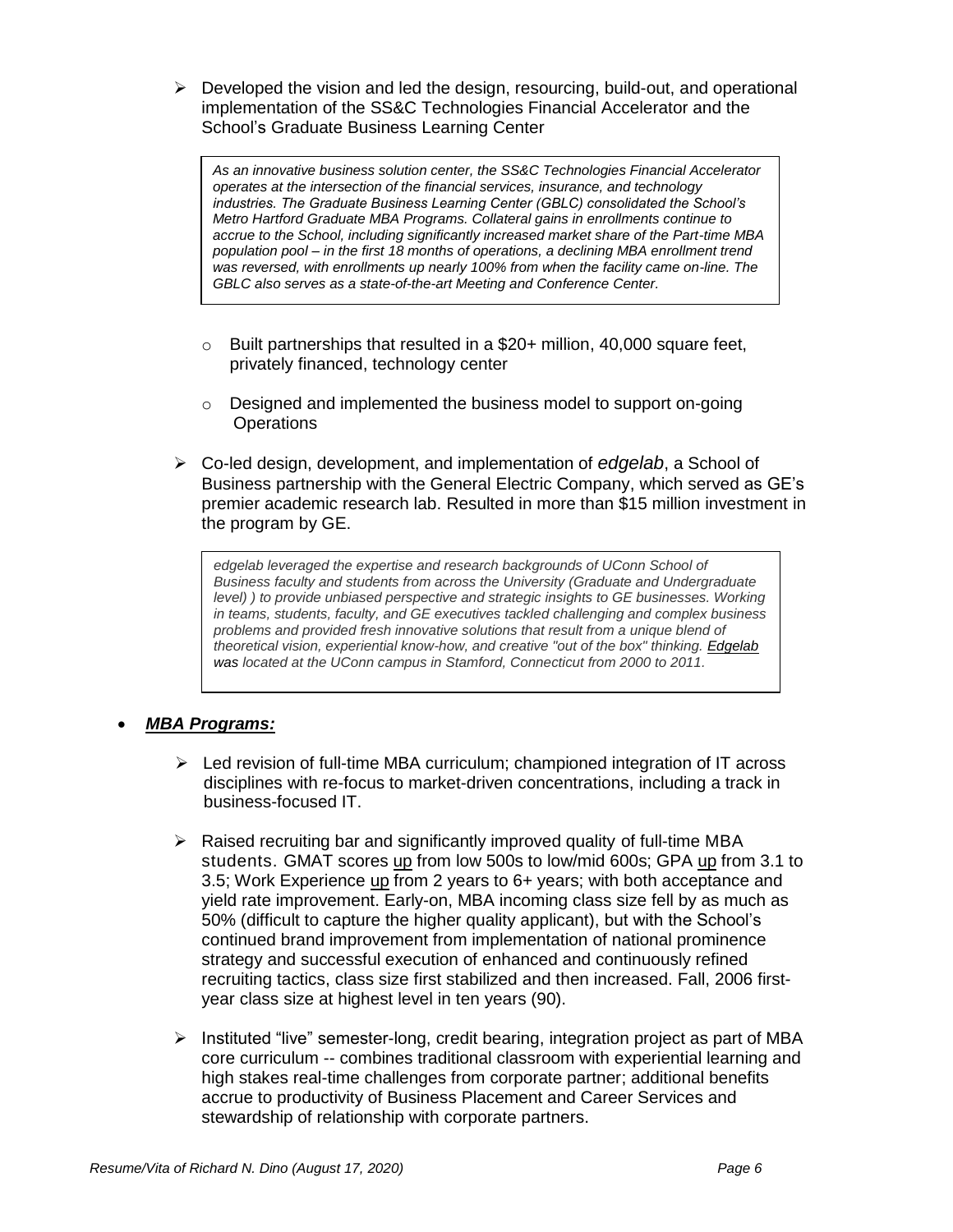- Re-designed MBA orientation aligning expectations/responsibilities of students/faculty
- $\triangleright$  Secured funding to more than double the number of MBA Graduate Assistantships used for recruiting new classes (total of 60 Graduate Assistantships for  $1<sup>st</sup>$  and  $2<sup>nd</sup>$  year cohorts)
- $\triangleright$  Designed aggressive multi-media marketing communications and brand enhancement campaign with dramatic improvements in MBA student inquiries, applications, and enrollments
- $\triangleright$  Led curriculum development team for a "first in nation" Executive MBA, designed to educate IT-proficient leaders for e-Business transformation -- used IT as strategic lens (Perfect timing? – in place for dot-com crash); engendered development of revenue-producing Advanced Business Certificate (sequence of 4 MBA-level courses) in Information Technology.
- *Ph.D. Programs:* re-allocated internal resources and combined with private funding to significantly expand graduate assistantship program and faculty research support; worked with PhD Program Director (Direct Report) and PhD Program Committee to implement program designed to increase the quality of student recruitment and national placements
- *Successful Development efforts*: includes capture of shortfall funds for a new School of Business building (Storrs), endowed chairs and professorships, student scholarships, sponsored programs, and two major corporate investments (\$12 million and \$20+ million) in the Business School; raised significant revenue streams to finance myriad business school initiatives; Principal Investigator on three grants from the U.S. Department of Defense -- \$1,400,000 in 1998-1999, \$775,000 in 1999-2000 and \$925,000 in 2000-2001.

## *Committees, Task Forces, & Advisory Boards History (Sampling)*

- Academic Hearing Officer, MBA Program
- Academic Misconduct Hearing Board (University)
- Advisory Council, University of Connecticut Center for International Business, Education and Research (CIBER)
- Assessment, Continuous Improvement and Long Range Planning Committee
- Assessment and Accreditation Committee
- Board of Advisors, UConn Center for Science and Technology Commercialization
- Board of Advisors, Teenage Minority Entrepreneurship Program
- Center for Entrepreneurship and Innovation Accelerator Committee Chair
- Dean's Council/Executive Committee School of Business
- Entrepreneurial Senior Design Program (ESDP) with School of Engineering
- Executive MBA Program Curriculum Committee
- Faculty Search Committees (Chair/Member)
- Marketing Communications Task Force
- President's (UCONN) Internal Committee on Commercialization
- Process/Reengineering Task Force
- School of Business Board of Advisors: Strategy, Resource Development, and Program Curriculum Committees
- School of Business Development Campaign SWAT Team
- Steering Committee: Connecticut Information Technology Institute (CITI)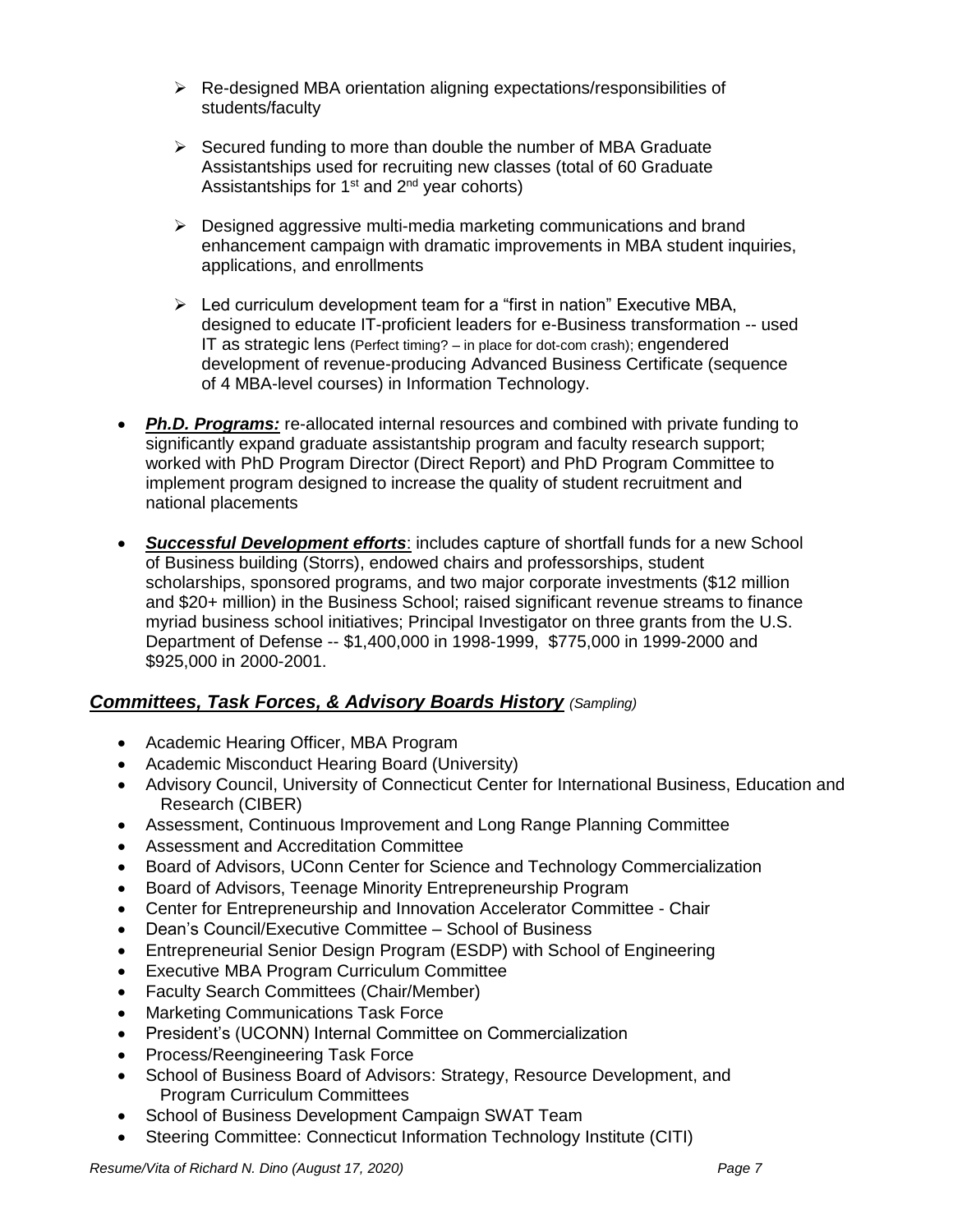- Steering Committee: *edgelab*
- Steering Committee: SS&C Technologies Financial Accelerator
- Steering Committee: Student Managed Investment Fund (Co-Chair)
- Student Academic Conduct Committee Chair
- Teaching and Learning Enhancement Committee
- Technology Development and Utilization Committee
- Third Bridge Grant Board Member

## *Professional Memberships*

- Academy of Management
- Family Firm Institute
- Southern Management Association
- Strategic Management Society
- United States Association of Small Business and Entrepreneurship

#### *Professional Activities History* (Sampling)

- Academy of Management, Co-Chair, Entrepreneurship Research Excellence Initiative, Co-Chair Entrepreneurship Research Exemplars Conference, Co-Chair, IDEA Awards
- Advisory Council, Consortium of Universities for International Business Studies, Asolo, Italy
- Board of Advisors, Shizzlr, Inc.
- Board of Advisors, Stamford Center for Economic Education
- Board of Advisors, State Street Corporation -- Connecticut
- Board of Directors, Printmark Industries Inc., Hazleton, PA
- Board of Directors, United States Association for Small Business and Entrepreneurship (USASBE); Vice President (Division Executive) Family Business Division
- Connecticut Innovations/Yankee Ingenuity Critical Technologies Program Grant Review Panel
- Connecticut Public Television, Fairfield County Business Report, Economic Panel
- Economic Club of Connecticut (National Association of Business Economists, CT Chapter), President
- Editorial Board, *Journal of Business and Economic Perspectives*
- Investment Advisory Board, Next Generation Ventures LLC (Venture Capital firm)
- Social Science Review Panel for Large Grants

## *Research In Progress*

- Dino, R. N., McKay, A., Kaufman, J. C. An examination of entrepreneurial project raters across a 10-year span (working title)
- Dino Richard N., Veiga, John F., and Mathieu, John. Founder-CEO Loss Aversion and Its Impact on Firm Performance.
- Dino Richard N., Veiga, John F., and Mathieu, John. A longitudinal study of the impact of founder-CEO core self-evaluation on firm performance pre-, during, and post the great recession
- Dino Richard N., Veiga, John F., and Mathieu, John. A comparative analysis of casualty and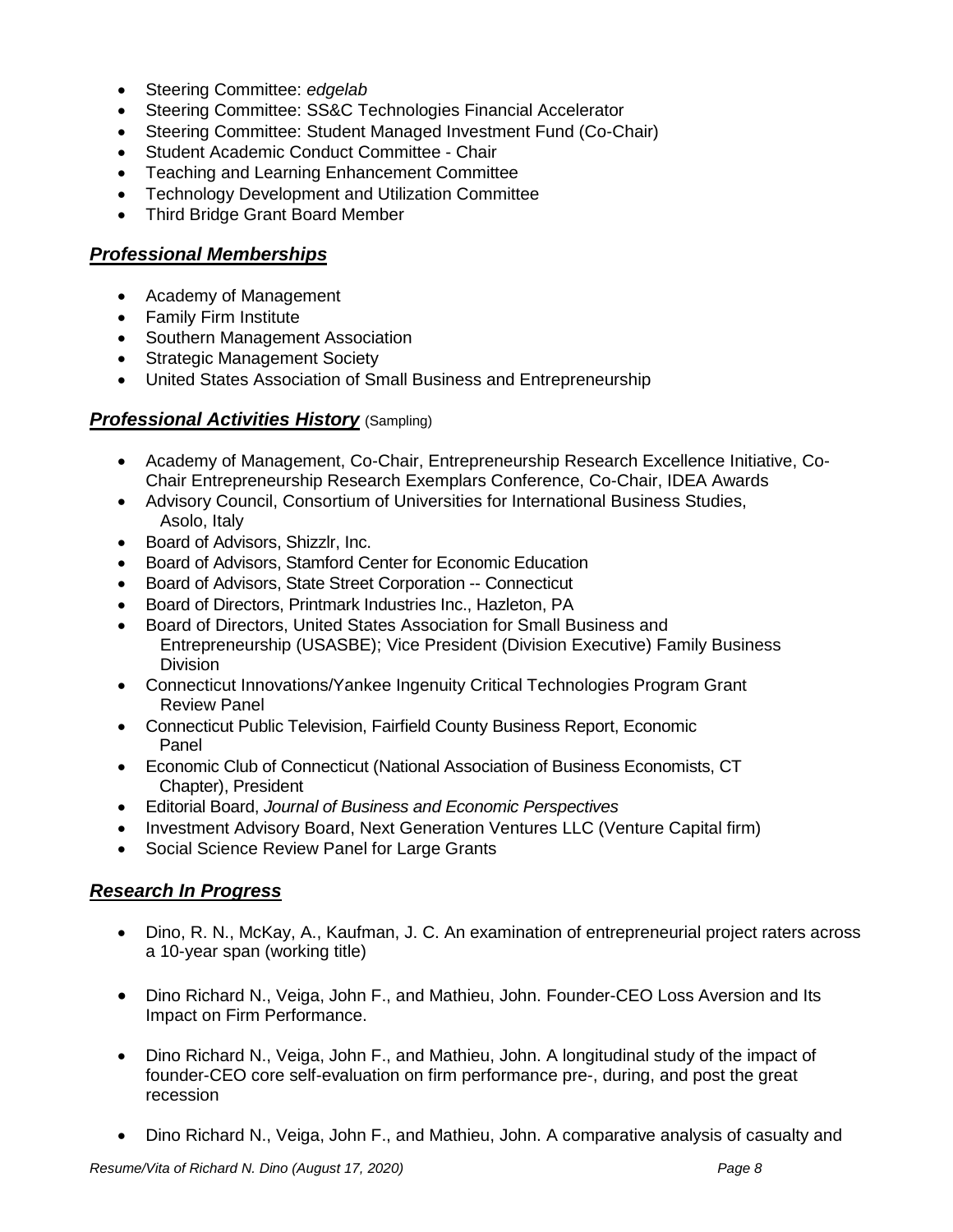### *Research Activity*

- Dino, Richard N. Connected but different: Comparing and contrasting creativity, innovation and entrepreneurship. Book Chapter in Jonathan Plucker, Creativity and innovation: Theory, research, and Practice in Creativity and Innovation: Theory, Research, and Practice (Jonathan Plucker), Prufrock Press: Waco, TX: (2016).
- Dino, Richard N. Crossing boundaries: Toward integrating creativity, innovation, and entrepreneurship research through practice. Psychology of Aesthetics, Creativity, and the Arts (Volume 9, No. 2, 2015).
- Florin, Juan, Dino, Richard N., and Huvaj, Nesij. Research on angel investing: A multilevel framework for an emerging domain of inquiry. Venture Capital - An International Journal of Entrepreneurial Finance [\(Volume 15,](http://www.tandfonline.com/loi/tvec20?open=15#vol_15) [Issue 1,](http://www.tandfonline.com/toc/tvec20/15/1) 2013).
- Mitchell, R. K. & Dino, R. N. (March 2011). In search of research excellence: Exemplars in [entrepreneurship,](http://www.depts.ttu.edu/vpr/discoveries/Spring-2011/mitchell.php) Northhampton MA: Edward Elgar
- Mitchell, R. K., Brigham, K. H., Walker, H. J. and Dino, R.N. (March 2011). In search of [entrepreneurship research excellence: A person-environment fit approach.](http://www.ronaldmitchell.org/publications/CHAPTER%201.pdf) Book Chapter in Ronald K. Mitchell & Richard N. Dino, In search of research excellence: Exemplars in entrepreneurship, Northhampton MA: Edward Elgar.
- Simsek, Z., Lubatkin, M., Veiga, J., and Dino, R. The role of an entrepreneurially alert information system in promoting corporate entrepreneurship. Journal of Business Research (2009).
- Golden, T. D., Veiga, J., and Dino, R. The impact of professional isolation on the performance and turnover intentions of teleworkers: does time spent teleworking, interacting face-to-face, or having access to communication-enhancing technology matter? Journal of Applied Psychology (2008).
- Schulze, W. S., Lubatkin, M. H., and Dino, R. Exploring the agency consequences of ownership dispersion among the directors of private family firms. In "Family Business" edited by Joseph H. Astrachan, Torsten M. Pieper, and Peter Jaskiewicz. Edward Elgar Publishing Ltd, Glensanda House, Montpellier Parade (2008).
- Simsek, Z., Veiga, J., Lubatkin, M. and Dino, R. Modeling the multilevel determinants of top management team behavioral integration. Academy of Management Journal, 2005.
- Lubatkin, M., Schulze, W. S., Ling, Y, and Dino, R. The effects of parental altruism on the governance of family-managed firms. Journal of Organizational Behavior, 2005.
- Schulze, W.S., Lubatkin, M, and Dino, R. Agency relationships in family firms, Book chapter in Edward Elgar Publishing Ltd.: UK. Corporate Governance in the New Global Economy. Edited by R. Watson, K. Keasey, S. Thomson, and M. Wright, 2005.
- Veiga, J.F., Dino, R. Thompson, J., Chow, I, O'Higgins, E., and Al Khalifa, A. The ethics of cyberveillance in a global context. The Review of Business Information Systems, 2004*.*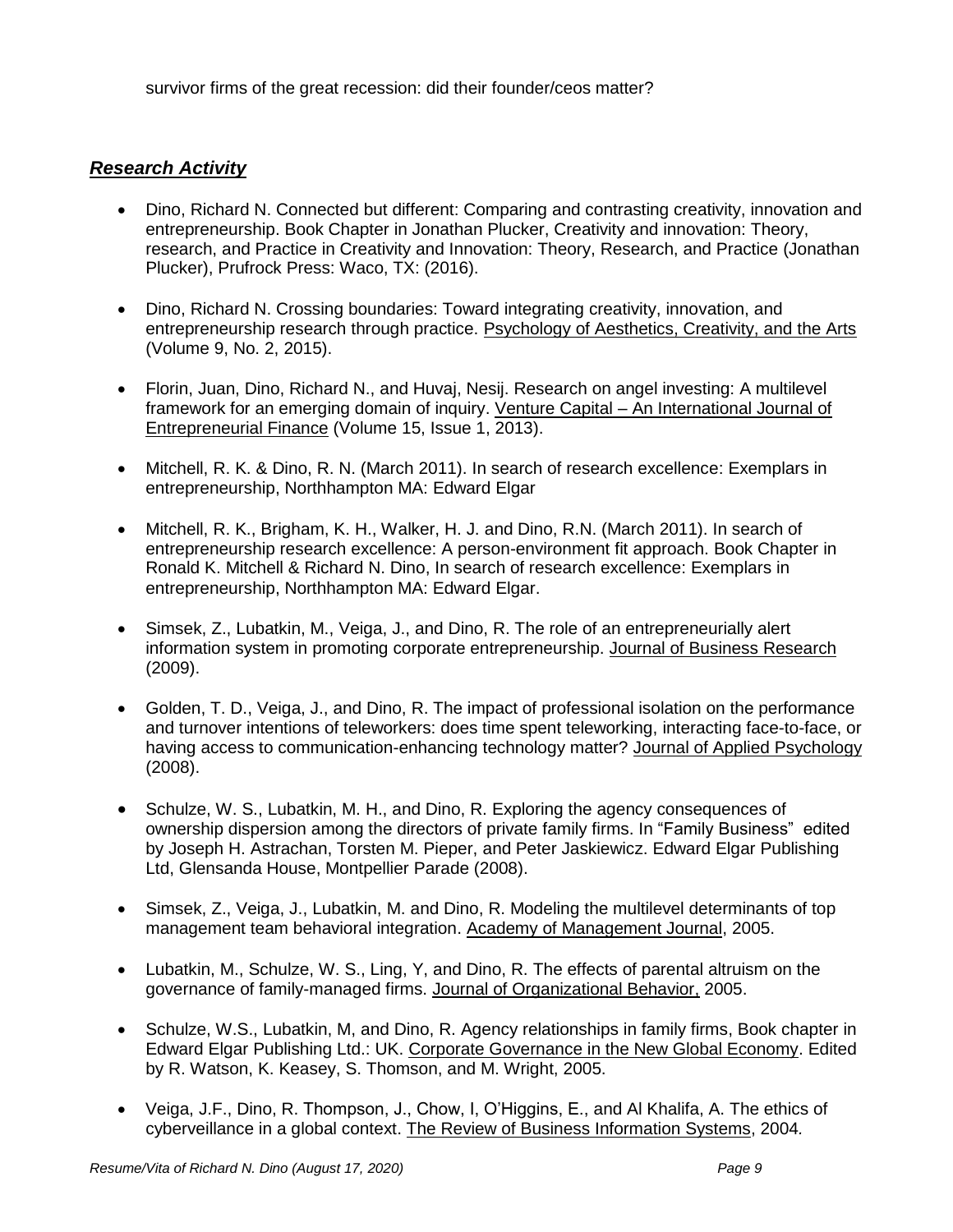- Schulze, W. S., Lubatkin, M.H., and Dino, R. Exploring the agency consequences of ownership dispersion among inside directors at family firms. Academy of Management Journal, 2003.
- Schulze, W. S., Lubatkin, M.H., and Dino R. Toward a theory of agency and altruism in family firms. Journal of Business Venturing, 2003.
- Schulze, W.S., and Lubatkin, M., and Dino, R. Altruism, agency, and the competitiveness of family firms. Managerial and Decision Economics, 2002.
- Schulze, W., Lubatkin, M., Dino, R. and Buchholtz, A.K. Agency relationships in family firms: theory and evidence. Organization Science, 2001.
- Dino, R., Dreux, D.R. IV, and Schulze, W.S. Family business at the millennium: Understanding the challenges of mom and pop, Trusts and Investments, March-April, 1998.
- Dino, R., and Schulze, W.S. The Living Company: Habits for Survival in a Turbulent Business Environment, Arie De Geus. Boston. Invited Book Review: Harvard Business School Press, 1997. Family Business Review, 1997.
- Dino, R. and Yatrakis, P. The information technology industry data book, 1960-1988. Computer & Business Equipment Manufacturer's Association, 1989 (0-912797-23-1).
- Dino, R. Price forecasting using experience curves and the product life-cycle concept. Book chapter in The Handbook of Forecasting: A Manager's Guide, Second Edition, John Wiley and Sons, Inc., New York, New York, 1987.
- Dino, R. and Yatrakis, P. The computer, business equipment, software & services, and telecommunications industry, 1960-1996. Computer and Business Equipment Industry Association, 1987 (0-912-797-5-3).
- Dino, R. and Yatrakis, P. The computer, business equipment, software & services, and telecommunications industry, 1960-1995. Computer and Business Equipment Manufacturers Association, 1986 (C-912797-04-5).
- Dino, R. and Yatrakis, P. The stamford labor market, 1985-1995. Stamford Economic Assistance Corporation, 1985
- Dino, R. Forecasting the price evolution of new electronic products. Journal of Forecasting, 1985.
- Dino, R. and Yatrakis, P. The computer and business equipment industry marketing data book. Computer & Business Equipment Manufacturer's Association, 1983 (0-912797-02-9).
- Dino, R., Riley, D.E., and Yatrakis, P.G. The role of forecasting in corporate strategy: The Xerox experience. Journal of Forecasting, 1982.
- Yatrakis, P., and Dino, R. Supply-Side demographics, labor force growth in the late 1980's and its impact on american business. Thrust, 1980-1981, Fall-Winter Issue.
- Dino, R. and Dino, L.W. A sure-fired method to improve budget cycling. Management Accounting, 1980.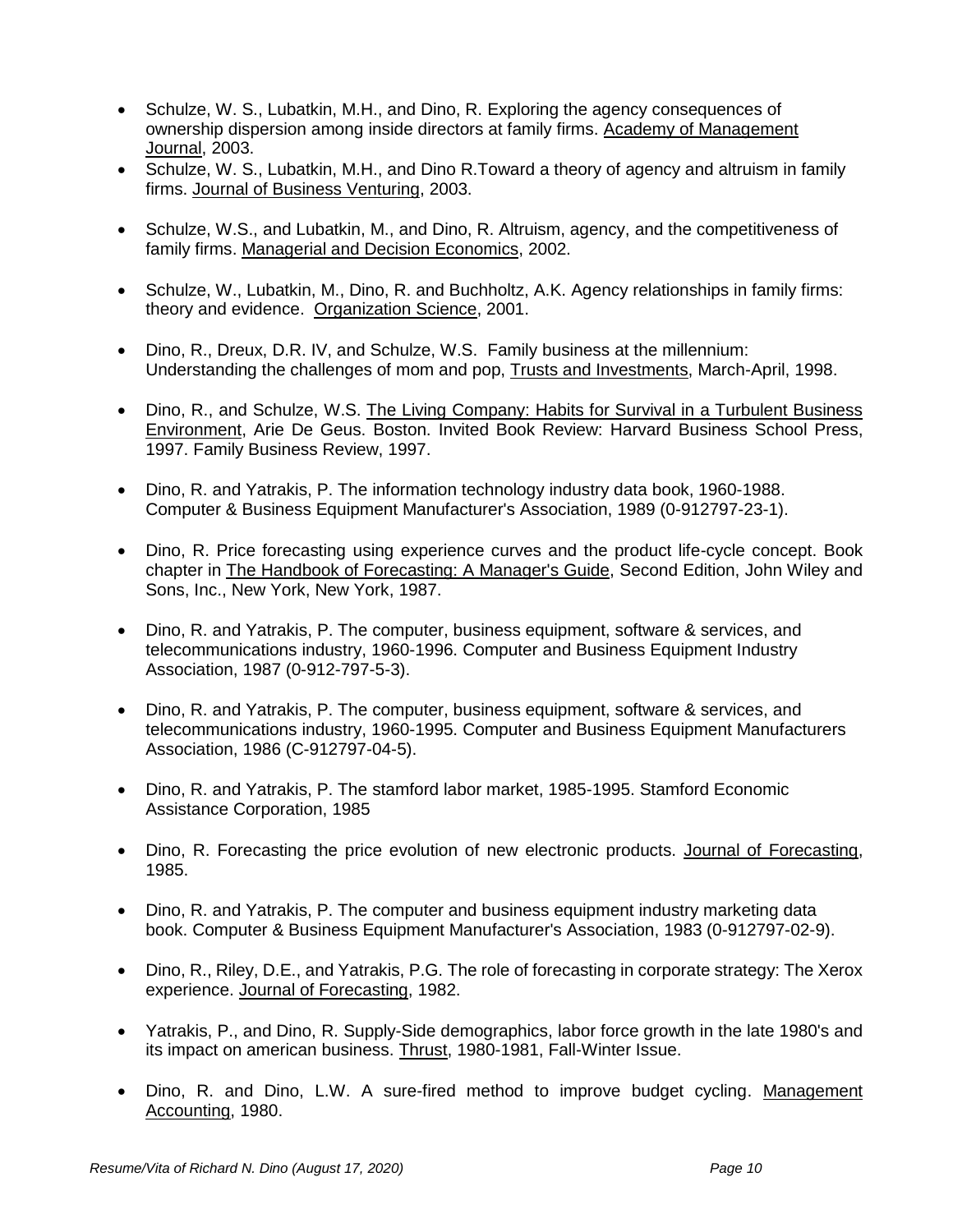- Mullick, Satinder K., and Dino R. Complex econometric models, poor forecasts A word from the manufacturing sector. Business Economics, January, 1979.
- Mullick, Satinder K., and Dino R. Econometrics? Our sales patterns were a better guide. Euromoney, August, 1978.
- Mullick, Satinder K., and Dino R. Big Econometric models predict real GNP well, factory output badly. The Money Manager, April, 1978.

#### *Conference Proceedings*

- TMT Behavioral integration, diversity and size: Implications for firm performance, with Simsek, Z., Lubatkin, M.H., and Veiga, J.F. Proceedings of the Eastern Academy of Management, New Haven, CT, May, 2002.
- The ethics of cyberveillance in a global context, with Veiga, J. F., Thompson, J., Chow, I., O'Higgins, E. and Al Khalifa, A. Proceedings of the Eastern Academy of Management International, San Jose, Costa Rica, June, 2001.
- Altruism and agency in family firms, with Schulze, W.S., and Lubatkin, M.H. Best Paper Proceedings of the 60<sup>th</sup> Annual Meeting of the Academy of Management, Toronto, Ontario, Canada, 2000.
- Toward a model of the family firm, with Schulze, W. S., and Lubatkin, M.H. In Frontiers in Entrepreneurial Research, Proceedings of the Babson-Kaufman Entrepreneurship Research Conference, Columbia, SC, 1999.
- The impact of distribution of ownership on the use of financial leverage in family firms, with Schulze, W.S. Proceedings of the 12<sup>th</sup> Annual Conference of the United States Association for Small Business and Entrepreneurship, Clearwater, FL, 1998.
- Institutionalization, formalization, and the performance of the family firm, with Schulze, W.S. Presented at the 17<sup>th</sup> Annual Strategic Management Society, Barcelona, Spain, 1997. Nominated for the *Proceedings* (excluded due to space limitations).
- Different strokes for different folks: The effect of incentives on psychological contracts in the family firm, with Buchholtz, A. and Schulze, W.S. Proceedings of the International Family Business Program Association Conference, Northhampton, MA, 1997.
- Agency relationships in very closely-held owner-managed firms: Theory and evidence, with Schulze, W.S., Lubatkin, M.H., and Buchholtz, A.K. Proceedings of the International Family Business Program Association Conference, Northhampton, MA, 1997.
- From patriarchy to hierarchy: patterns of change in the governance of family business, with Schulze, W.S. Proceedings of the International Division of the Eastern Academy of Management, Dublin, Ireland, 1997.
- Survival of the family business, with Schulze, W.S. Proceedings of the 41st International Council for Small Business, Stockholm, Sweden, 1996.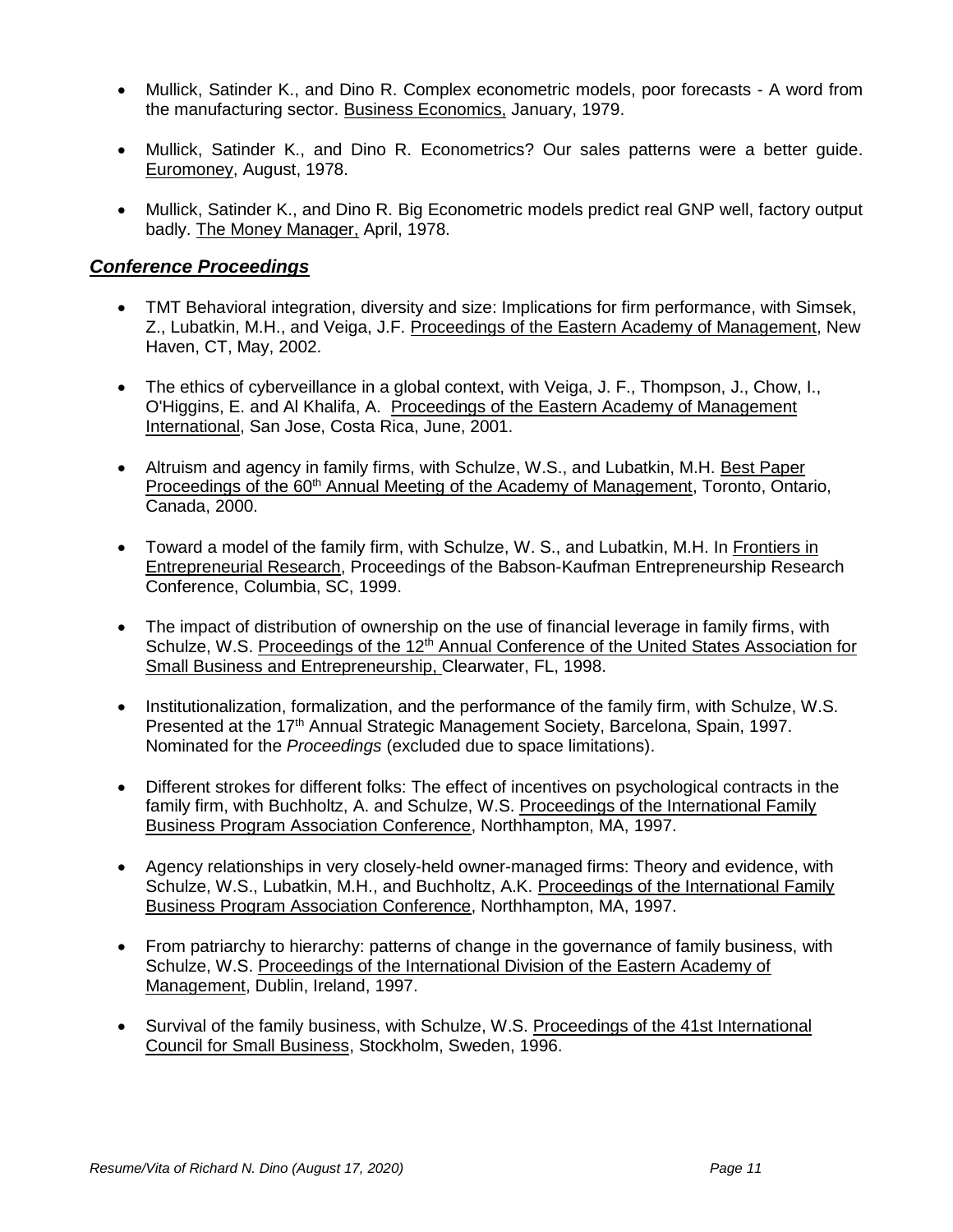## *Research Presentations*

- Publishing in the Top Tier, with Ronald K. Mitchell; 2011 Academy of Management Meetings, San Antonio
- Business Angels: Toward Specifying a Multilevel Theory and Domain, with Florin, Juan, and Huvaj, Nesij; 2010 Academy of Management Meetings, Montreal.
- Multi-level interdisciplinary perspectives on Angel Investing, with Florin, Juan and Simsek, Zeki; 2009 Academy of Management Meetings, Chicago.
- Enabling Entrepreneurship Research Excellence: A Hand's-on approach, with Mitchell, Ron, and Morris, Michael, 2009 USASBE Annual Meetings, Anaheim.
- Understanding the Impact of Teleworker's Professional Isolation on Performance and Turnover, with Golden, T. D., and Veiga, J. 2007 Academy of Management Meetings, Philadelphia.
- e-Business transformation as strategy process: perspectives from As, Bs, and Cs, with Lechner, C., Martins, L., Mathieu, J., Floyd, R. Mosquet, X., Stout, M., and Wobking, F. The 22<sup>nd</sup> Annual International Conference of the Strategic Management Society. Paris, France, September 22-25, 2002.
- TMT behavioral integration, diversity, and size: implications for firm performance, with Simsek, Z., Lubatkin, M., and Veiga, J.F. Sub-theme 7, Organizational Elites -- Theory, Action and Context at the European Group and Organizational Studies (EGOS) Colloquium in Barcelona, Spain, 2002.
- TMT behavioral integration, diversity, and size: implications for firm performance, with Simsek, Z., Lubatkin, M., and Veiga, J.F. 39<sup>th</sup> Annual Meeting of the Eastern Academy of Management, New Haven, CT, May 1 - 4, 2002.
- For love and money: Agency in private and family managed firms, with Schulze, W.S., Lubatkin, M., and Ling, Y. Academy of Management Meetings, Denver, CO, 2002.
- TMT behavioral integration, diversity, and size: implications for firm performance, with Simsek, Z., Lubatkin, M., and Veiga, J.F. Academy of Management Meetings, Denver, CO, 2002.
- Top management cognitive diversity, team-member exchange, and firm performance, Simsek, Z., Lubatkin, M., and Veiga, Academy of Management Meetings, Washington, D.C, 2001.
- Altruism and compensation in family firms, with Schulze, W.S., and Lubatkin, M.H. European Group and Organizational Studies (EGOS) Conference, Lyon, France, 2001.
- The ethics of cyberveillance in a global context, with Veiga, J.F., Thompson, J., Chow, I.H.S., O'Higgins, E., and Al Khalifa, A. Eastern Academy of Management International Meeting, Managing in a Global Economy IX, San Jose, Costa Rica, June 17-21, 2001.
- Altruism and agency in family firms, with Schulze, W.S., and Lubatkin, M.H. The  $60<sup>th</sup>$  Annual Meeting of the Academy of Management, Toronto, Ontario, Canada, 2000
- The organizational consequences of altruism, with Schulze, W.S., and Lubatkin, M. L. The 19<sup>th</sup> Annual International Conference of the Strategic Management Society – Winning Strategies in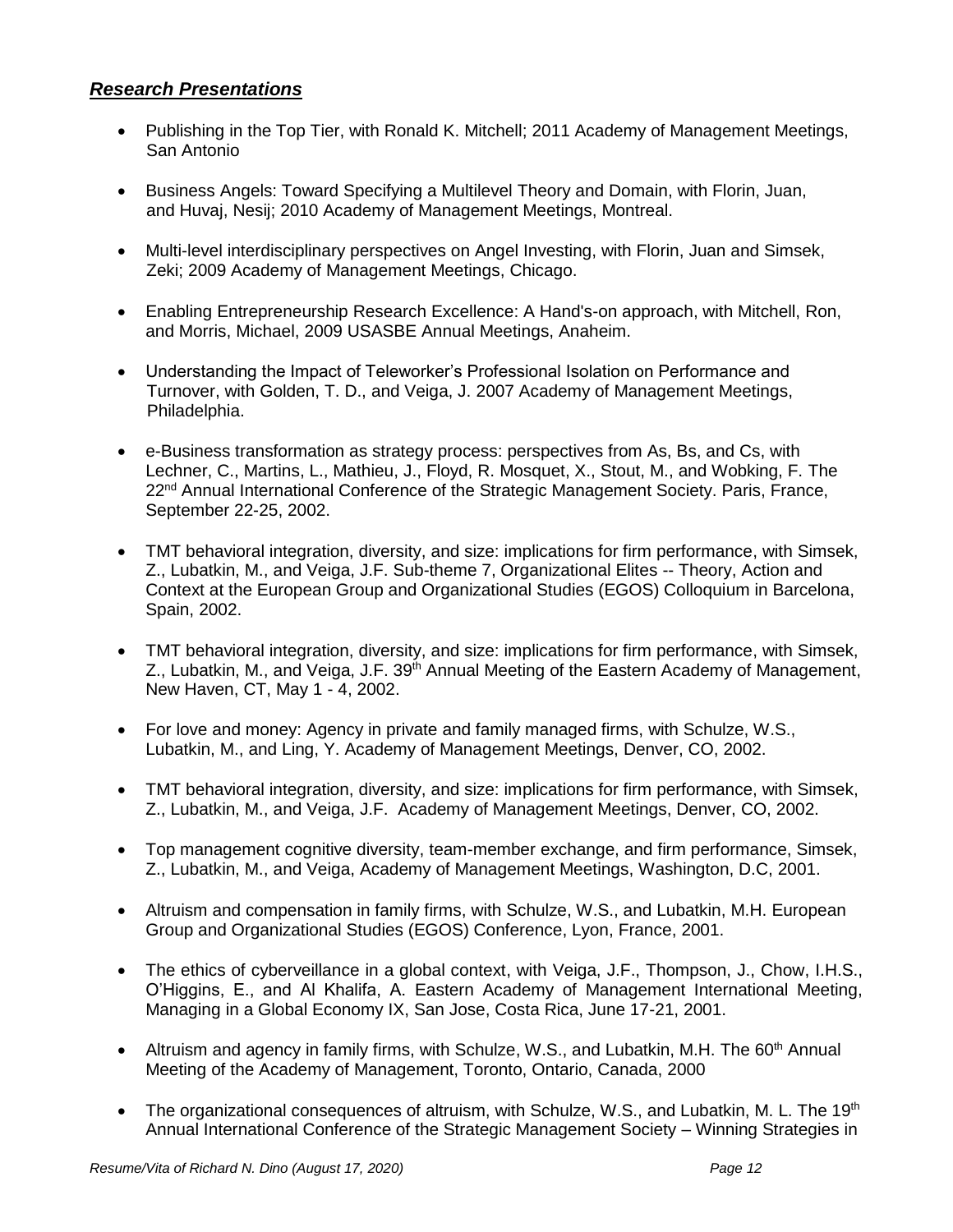a Deconstructing World, Berlin, 1999

- The organizational consequences of altruism in family firms: Theory and evidence, with Schulze, W. Babson College-Kauffman Foundation Entrepreneurship Research Conference, Columbia, SC, May, 1999.
- Consolidation in fragmented industries: Implications and antidotes for family businesses. The Business of Family Business: An International Research and Education Conference on Family and Closely-held businesses. The Family Firm Institute and Anderson School at UCLA, March, 1999.
- Global entropy, the natural laws of commercial predation and the observable antidotes thereto, or the case for family business corporate finance, with Dreux, IV, Dirk, and Narva, Richard. The U.S. Association for Small Business and Entrepreneurship (USASBE) Annual Conference, San Diego, CA, January, 1999.
- Been there, done that: What can mature programs do to keep their members interested?, with Bryck, Ira. The U.S. Association for Small Business and Entrepreneurship (USASBE) Annual Conference, San Diego, CA. January, 1999.
- The impact of distribution of ownership on risk-taking in family firms, with Schulze, W. S. The 18<sup>th</sup> Annual Meeting of the Strategic Management Society, Orlando, FL, November, 1998.
- Agency relationships in family firms: Theory and evidence, with Schulze, W., and Lubatkin, M. Academy of Management Meetings, San Diego, CA, 1998.
- Distribution of ownership, risk, and the strategic conduct of family firms, with Schulze, W. S. Academy of Management Meetings, San Diego, CA, 1998.
- An organizational governance view of family business survival, with Schulze, W. S. International Family Business Program Association Conference, San Antonio, TX, July, 1998.
- Institutional processes within family firms, with Schulze, W. S. International Family Business Program Association Conference, San Antonio, TX, July, 1998.
- Concentration of ownership and risk-taking in family firms, with Schulze, W. S. International Family Business Program Association Conference, San Antonio, TX, July, 1998. *Best of Conference Research Paper Award.*
- The impact of distribution of ownership on the use of financial leverage in family firms, with Schulze W. S. The 12<sup>th</sup> Annual USASBE conference, Clearwater, FL. January, 1998.
- Where's the family in family business, with Dreux, IV, D., Schulze, W.S., and Davidow, T. Symposium at the 12<sup>th</sup> Annual USASBE conference, Clearwater, FL. January, 1998.
- State of the art in family business research, teaching and outreach, with Upton, Nancy, Heck, Ramona, and Narva, Richard. Symposium at the 12<sup>th</sup> Annual USASBE conference, Clearwater, FL. January, 1998.
- Coleman Foundation Invited Panel: Establishing an "E" center or institute, with Morse Kenneth, and Crotts, John. Symposium at the 12<sup>th</sup> Annual USASBE conference, Clearwater, FL. January, 1998.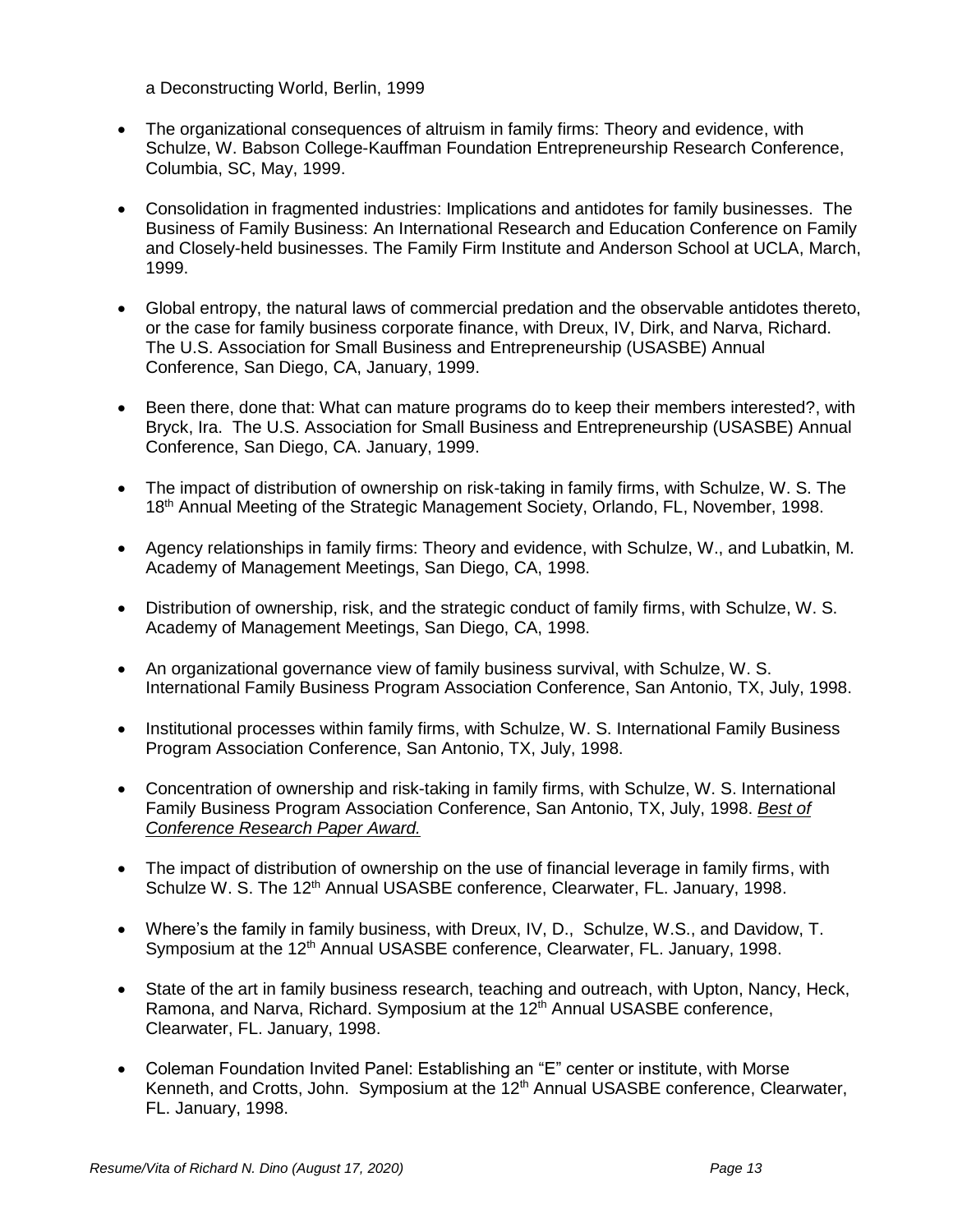- Institutionalization, formalization, and the performance of the family firm, with Schulze, W.S. The 17<sup>th</sup> Annual Strategic Management Society, Barcelona, Spain, October, 1997.
- From patriarchy to hierarchy: Patterns of change in the governance of the family firm, with Schulze, W.S. The 1997 International Meeting of the Eastern Academy of Management, Dublin, Ireland., September, 1997.
- From patriarchy to hierarchy: The institutionalization of structure within family firms, with Schulze, W.S. Academy of Management Meetings, Boston, MA, 1997.
- Different strokes for different folks: The effect of incentives on psychological contracts in the family firm, with Buchholtz, A. and Schulze, W. Academy of Management Meetings, Boston, MA, 1997.
- State of the art in family business research: Examples from three on-going research projects, with Schulze, W. S. The 1997 Meeting of the International Family Business Association. Northhampton, MA., July, 1997.
- The performance impact of agency costs in closely-held firms, with Schulze, W., and Buchholtz, A. The Academy of Management Journal Special Issue Conference on Performance-Based Compensation, Tillberg, Netherlands, June 1996.
- Survival of the family business, with Schulze, W.S. The 41st International Council for Small Business, Stockholm, Sweden. June, 1996.

# *Professional Presentations, Panels, Interviews, Pitches, Etc.*

 List (excluded) includes boardrooms, conference keynotes, plenary and concurrent sessions across professional organizations, corporations, entrepreneurial firms, TV, newspapers, business journals, and magazines

# *Grants*

- Co-Principal Investigator, National Science Foundation sponsored REU (Research Experience for Undergraduates. (Chemical, Materials, and Biomolecular Engineering Department, School of Engineering, UConn) emphasizing innovation and entrepreneurship (2012-2014) – \$338,819
- Principal Investigator, U.S. Department of Defense, Defense, Leadership and Management Program Grant (2000-2001) -- \$925,000
- Principal Investigator, U.S. Department of Defense, Defense, Leadership and Management Program Grant(1999-2000) -- \$775,000
- Principal Investigator, U.S. Department of Defense, Defense, Leadership and Management Program Grant (1998-1999) -- \$1,400,000

# *Awards*

 Academy of Management Board of Governors Best Practices Award; co-recipient with Ronald K. Mitchell for Entrepreneurship Research Excellence Initiative – 2009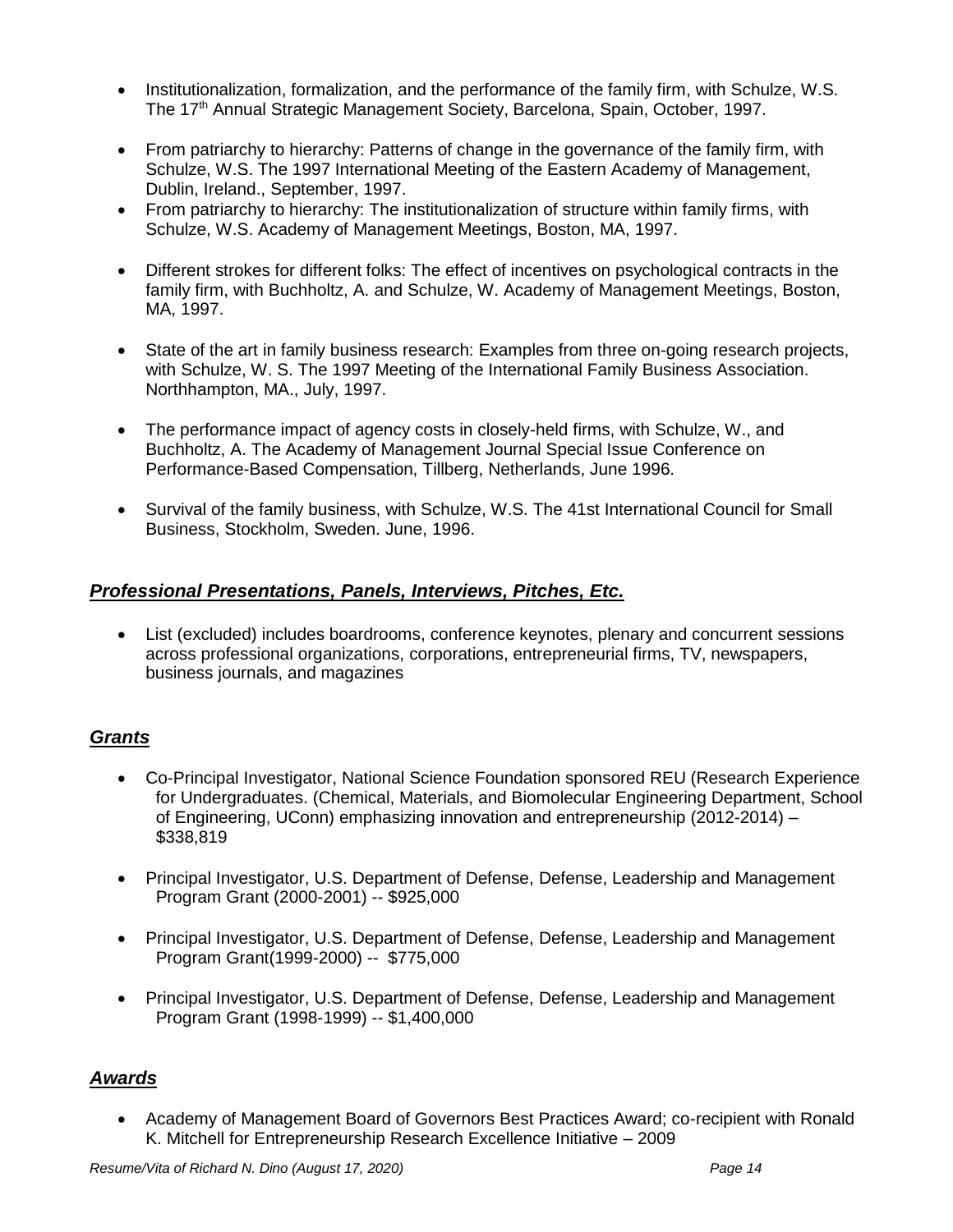- MBA Teacher of the Year Management, 2012-2013
- MBA Teacher of the Year Venture Consulting, 2009-2010
- MBA Teacher of the Year Venture Consulting, 2008-2009
- MBA Teacher of the Year Management, 2007-2008
- 2010 Connecticut Business Plan Competition  $-1^{st}$  Place, Venture Enterprise, Combined Undergraduate and Graduate Divisions, *Shizzlr* Faculty Mentor
- 2009 Connecticut Business Plan Competition 1<sup>st</sup> Runner-Up, Venture Enterprise, Combined Undergraduate and Graduate Divisions, *GoMotion* Faculty Mentor
- 2009 Connecticut Elevator Pitch Olympics  $-1<sup>st</sup>$  Place, Combined Undergraduate and Graduate Divisions, *GoMotion* Faculty Mentor
- 2008 Connecticut Business Plan Competition  $-1^{st}$  Place, Graduate Level New Venture Enterprise Division, *Optimal Software Solutions* Faculty Mentor
- 2008 Connecticut Business Plan Competition 1<sup>st</sup> Place, Graduate Level Personal Business, *ETG Hardware* Faculty Mentor
- "Innovation in Teaching Award" for the development of Entrepreneur Internship course (1999- 2000); School of Business
- "Most Innovative Family Business Program" (1997); International Family Business Program Association
- "Most Comprehensive Family Business Program" (1997); International Family Business Program Association
- "Family Business Program of the Year, First Runner-Up" (1996); International Family Business Program Association

# *For the SS&C Technologies Financial Accelerator/Graduate Business Learning Center:*

- Associated Builders and Contractors Award Excellence in Construction 30 year award – Best Educational Project in Past 30 Years (2006)
- New York Construction News Institutional Category Best Higher Educational Project NY, NJ, & CT (2005)
- *ARCHI-TECH Magazine* AV Award Best Educational Facility (2005)
- Connecticut Real Estate Exchange Blue Ribbon Award Institutional Category (2005)
- CBC Project Team Award for Major Renovation/Expansion -- First Place, Connecticut Building Congress (2005)

# *For edgelab:*

"Team Connecticut People's Choice Award," for Best Overall Initiative over nine year history of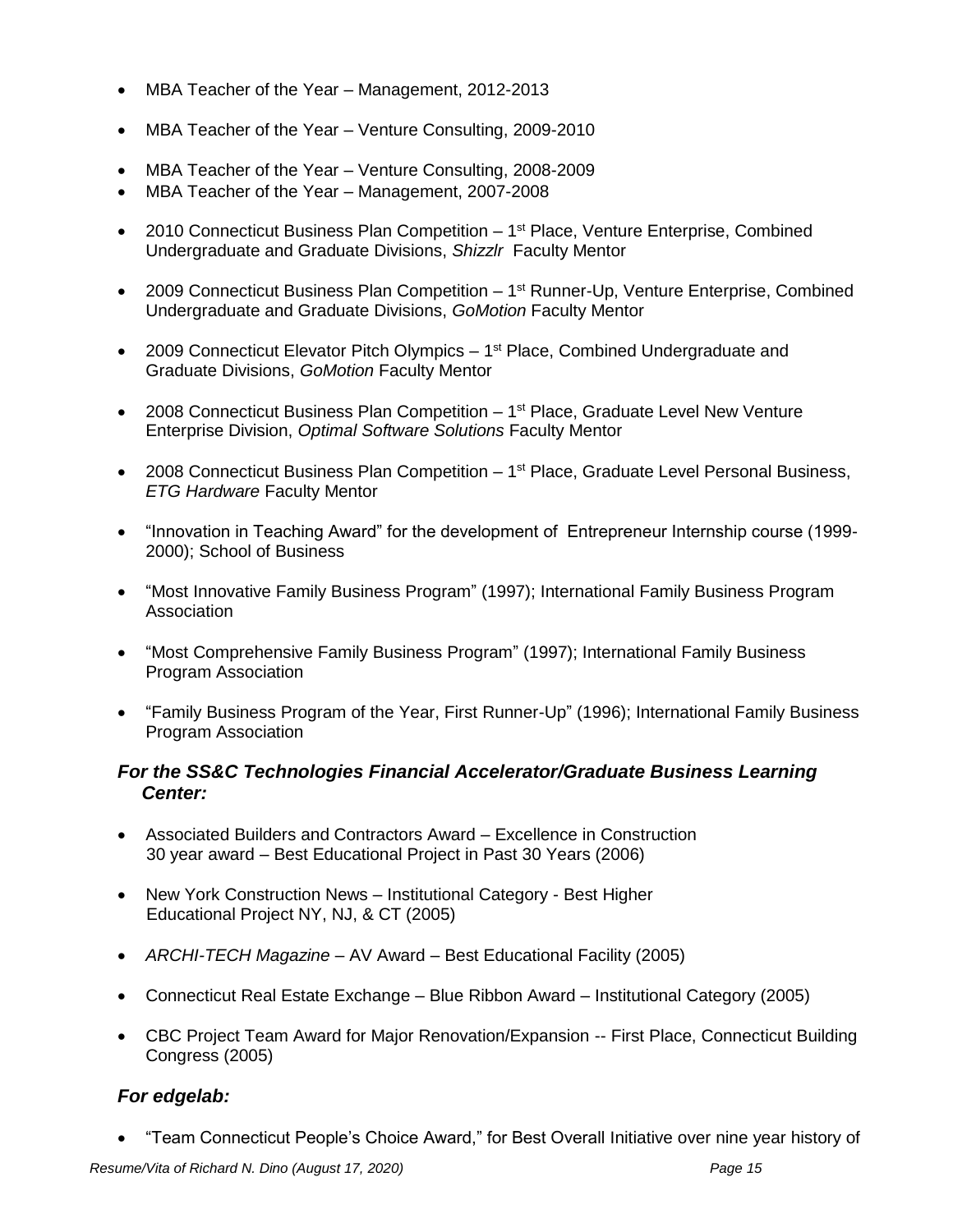Eddy Awards (2005); Co-recipient/Team honor awarded by the Connecticut Economic Resource Center and the Connecticut Economic Development Association

- "Silver CQIA Innovation Prize" (2002); Co-recipient/Team Award, The Connecticut Quality Improvement Partnership
- "Chancellor's Information Technology Award" (2001-2002); Co-recipient/Team Award, University of Connecticut
- "Team Connecticut Program Award" (2001-2002); Co-recipient/Team honor awarded by the Connecticut Economic Resource Center and the Connecticut Economic Development Association
- "Service/Outreach Award" for role in the establishment of *edgelab (2001);* Co-recipient/Team Award, School of Business

## *Entrepreneurial, Managerial And Professional History*

| <b>Cyclical Management Associates</b> | <b>DnF Management</b>   | <b>Rory's Downtown, Inc.</b> |
|---------------------------------------|-------------------------|------------------------------|
| Stamford, CT                          | New York, NY            | Stamford, CT                 |
| 7/90 to 12/94                         | 1/85 to 12/94           | 12/93 to 12/94               |
| <b>Managing Partner</b>               | <b>Managing Partner</b> | <b>Managing Partner</b>      |

Responsibilities in these interrelated, privately-held, entrepreneurial ventures encompassed general management of the day-to-day operations, project and program funding, profit-center management, operating budgets, contract negotiation, vendor relations, personnel development, financial reporting, cash flow management, inventory management, operating controls, cost reduction, product launch, product costing, product pricing, marketing strategies and promotion, market positioning, and partnership liaison.

#### *The Center For Economic Analysis, Inc.,* Stamford, CT

December, 1982 to June, 1990, Senior Partner

## *Sampling of Client Projects*

- For a multinational U.S. corporation, projected conditions in the economic environment, for example, market growth, inflation, interest and exchange rates, and other key indicators, across twenty-five international markets in Europe, Asia, and the Americas. These inputs formed the basis for a consistent strategic plan throughout the corporation's operating divisions.
- For several U.S. manufacturers of computers and office equipment, projected growth rates of major product markets consistent with corporate assumptions about economic conditions, competitive entries, price evolution, and other external and internal factors. The rigorous and reproducible methodology used in the development of these projections forged the link between the corporations' planning assumptions and the impact of these assumptions on the companies' strategic plans.
- For a manufacturer of high technology equipment, assessed product price trends and market growth mapped to the stage of the products' life cycles and the stage of the industry's experience curve. The client used the resulting projections of industry prices and unit sales as inputs to strategic decisions regarding the company's participation in several new and existing markets.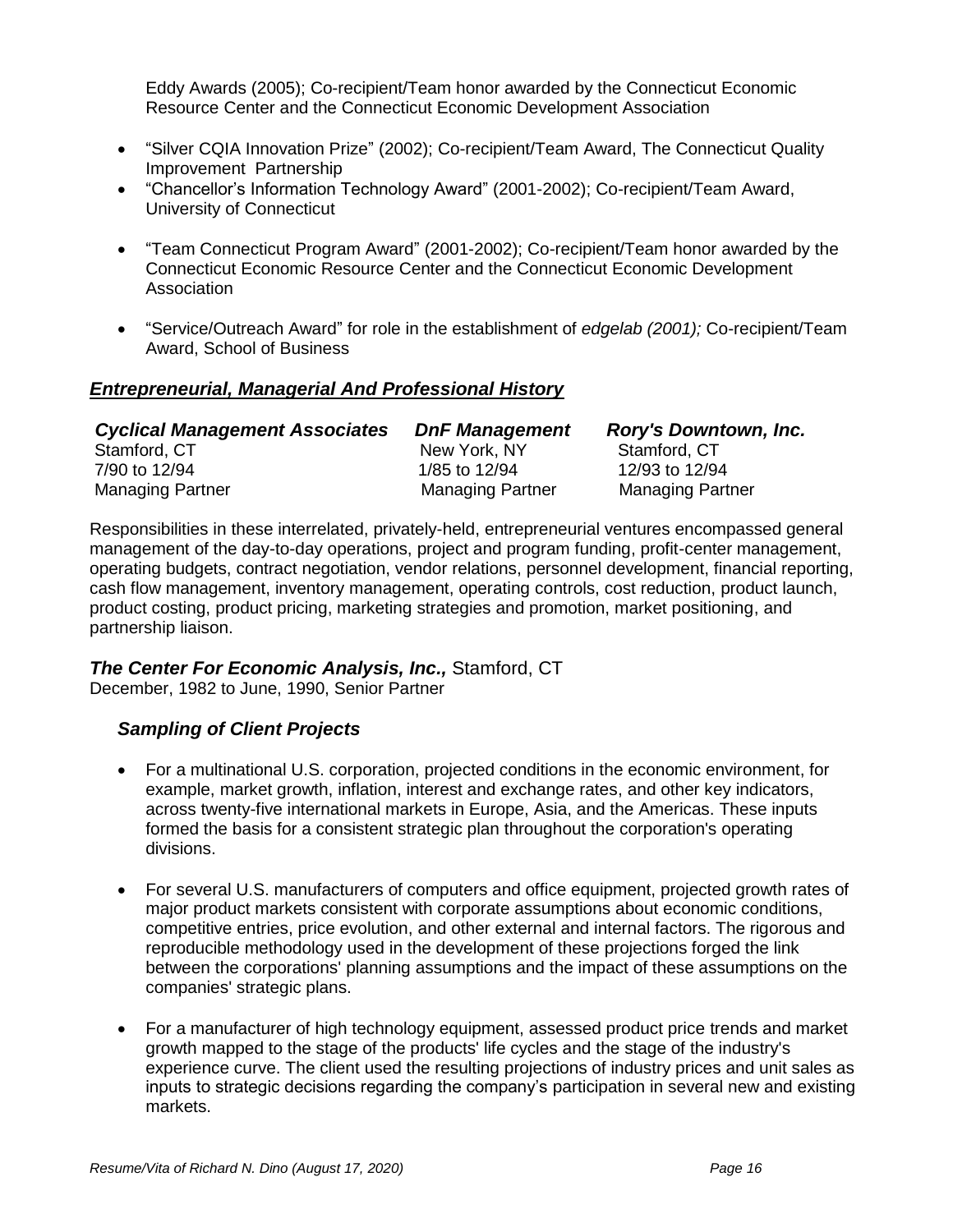- For a multinational manufacturer of office equipment, developed projections of unit manufacturing costs at several alternative sites, based on macroeconomic factors such as wage and raw material costs, relative productivity rates, overhead and exchange rates. The client used the results to optimize multinational manufacturing and sourcing of components and raw materials.
- For several high technology companies, developed short-term projections of demand and market prices. Several forecasting methodologies were applied concurrently to ensure maximum accuracy of the results. These projections were used in short-term financial planning and pricing strategy, allocation of marketing and advertising resources, and establishment of sales targets for products and operating divisions.
- For a trade association, created an international database covering markets, products, pricing and international trade; evaluated demand and price trends; developed projections of prices and market demand in thirty major product areas. This information formed the basis of market analysis and strategic planning of the association's members.
- For a regional development group, assessed and projected the demand and supply of labor across 350 occupational and demographic categories, pinpointed potential imbalances and developed recommendations for addressing resulting problems. This study was a major input to the planning of high-technology industrial development in the area, as well as to corporate decisions regarding relocation, salary policy, and facilities planning.

## *Xerox Corporation*, Stamford, Connecticut

August, 1979 to November, 1982, Economic and Market Forecasting Manager

- Developed worldwide tracking systems and activity forecasts of the macroeconomic environment, the Electronic Information Industry and Xerox products; projected industry prices and raw material and product costs.
- Interpreted the effects of the external environment on Xerox sales and profits and effectively communicated findings and recommendations to top management in both tactical and strategic decision-making frameworks.
- Developed new forecasting methodologies and systems and upgraded company-wide planning by implementing these systems at both corporate and operating company levels.
- Acted as corporate interface between external forecasting and planning consultants and the Xerox operating groups.
- Conducted and managed special research projects for top management.
- Managed the work and developed the analytical skills of contract employees as well as in-house MBA-level research and planning analysts.

## *Corning Incorporated*, Corning, New York

September, 1978 to July, 1979, Supervisor of Market Development: -- Automotive Lighting

 Developed a worldwide marketing information system for automotive lighting which provided accurate market share analysis, identification of worldwide product flows and channels of distribution, accurate price projections, identification of market trends, product line forecasting, and customer, as well as Corning's inventory management.